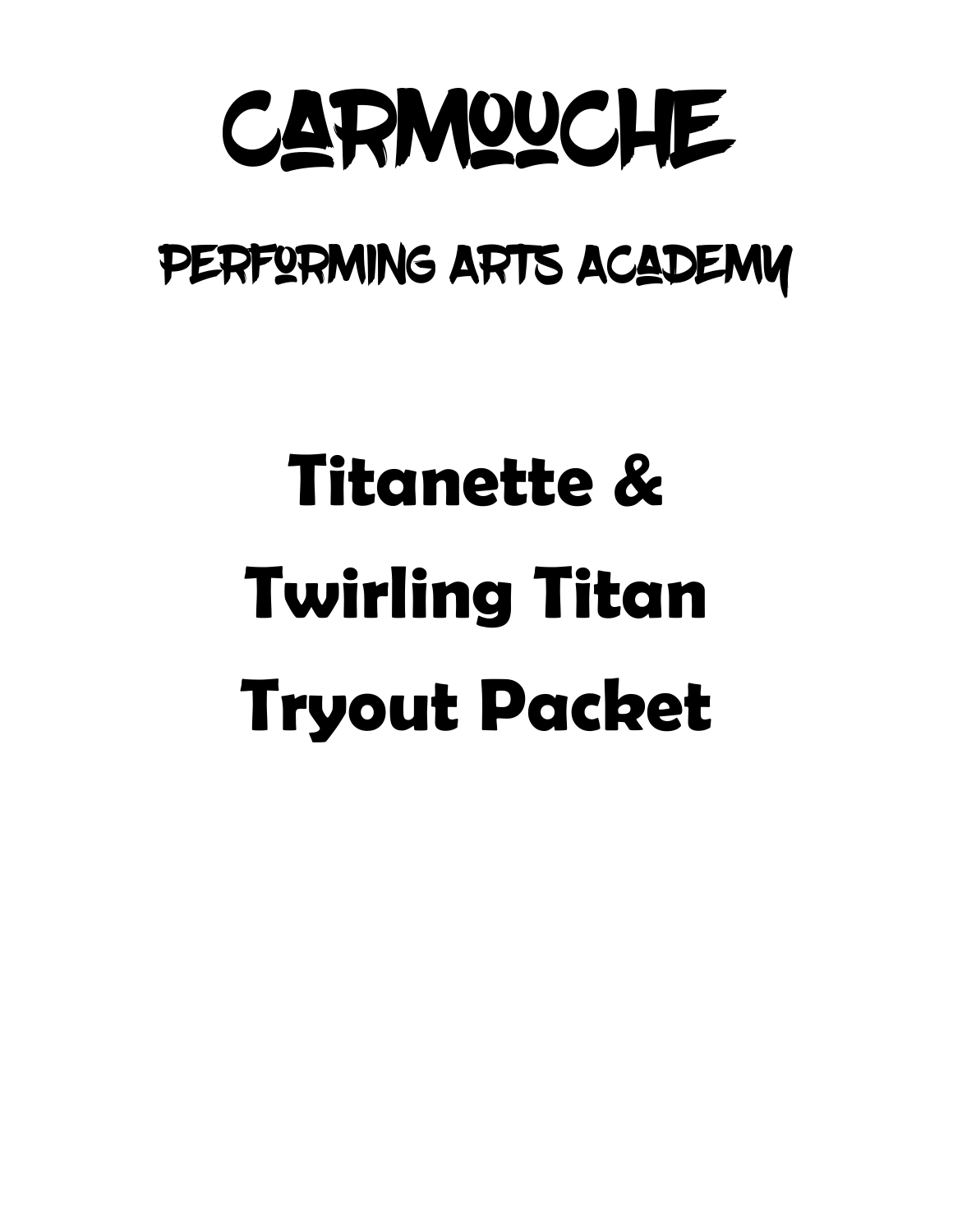

## Carmouche Performing Arts **ACADEMY** New Orleans, Louisiana DR. TUDRICK CARMOUCHE, DIRECTUR "The Personification of Excellence"

Dear Applicant,

We are excited that you have decided to support the Carmouche Performing Arts Academy by trying out for our majorette or flag team. Our teams are very demanding and time consuming. Please read ALL of the information in this packet with your parents to make sure you are able to commit to the time and financial obligations demanded of the respective team.

As a participant, you will have the opportunity to perform at football games, parades, and other offered performances.

We are sincerely excited for this opportunity and looking forward to meeting you!

Sincerely,

Dr. Todrick Carmouche, Director

Ms. Anjanae Pierre, Coach (Titanettes)

Ms. Taylar Young, Coach (Twirling Titans)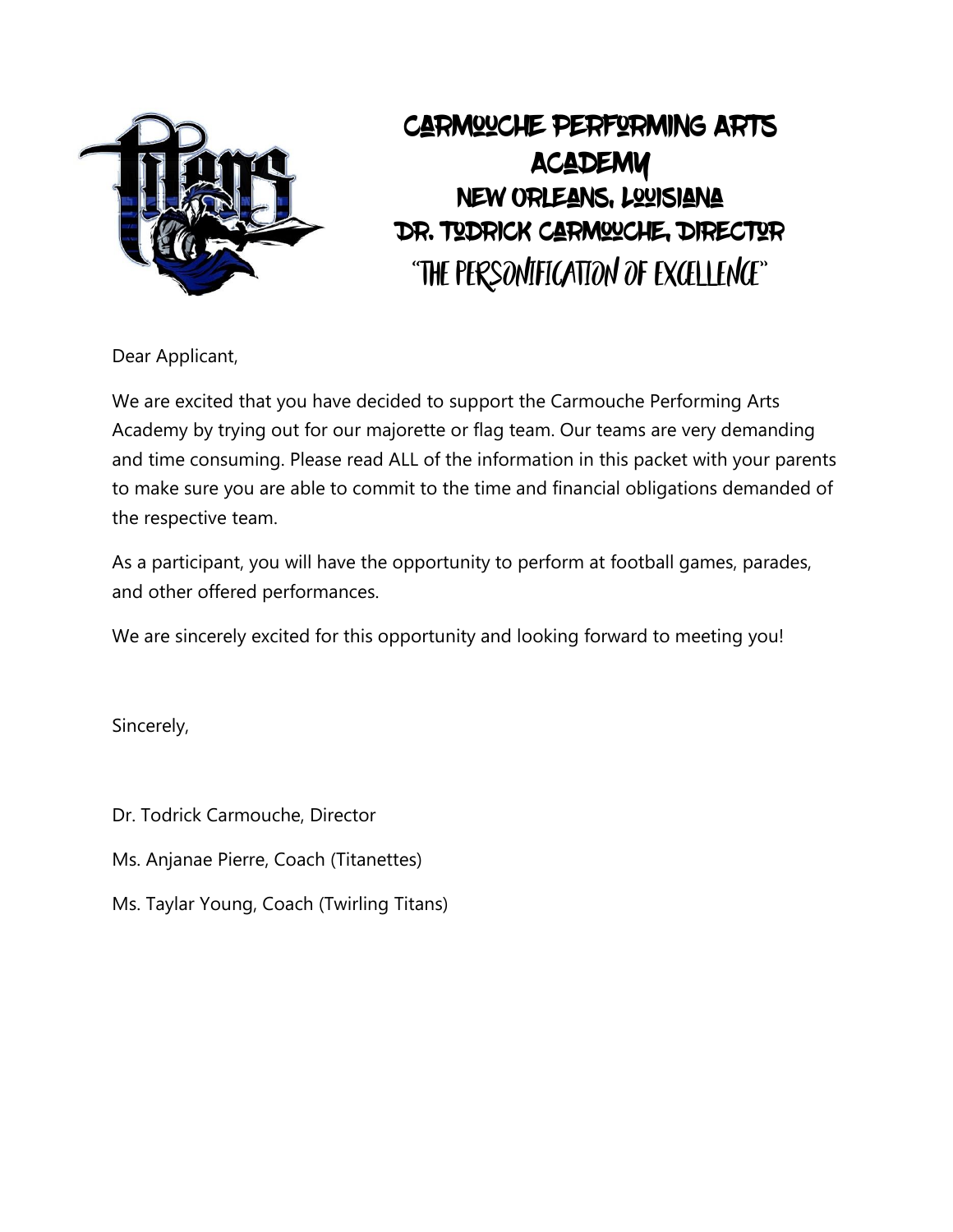The following forms must be turned in prior to being eligible to try out for performing teams. They can be hand delivered at the start of tryouts.

| <b>Current Parent Permission Form</b>                                |
|----------------------------------------------------------------------|
| Application                                                          |
| Copy of most recent report card                                      |
| (3) Letters of Recommendation (One must be from your current school) |
| Applicant and Parent Agreement Statement                             |
| $$10.00$ tryout fee.                                                 |

**All above forms listed above must be returned by the start of tryouts.**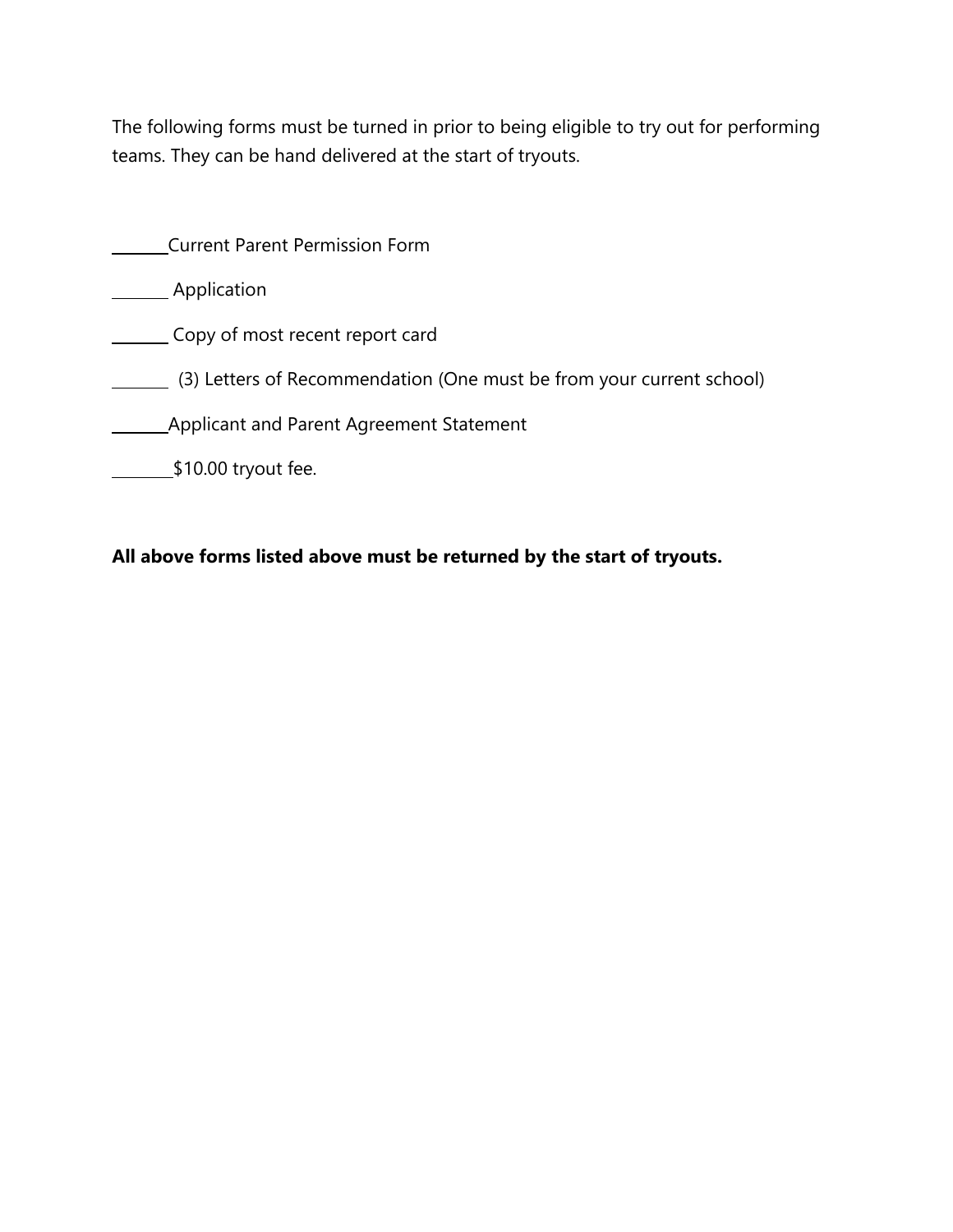### Dance Team Applicant and Parent Agreement Form

Thank you for trying out for the Titanettes/ Twirling Titans with the Carmouche Performing Arts Academy. We are pleased that you are interested in joining one of our teams!

As you know the success of the program is built around participation in all rehearsals and performances, including the performer, parents, and staff. To establish growth in the program and to continue its excellence, we ask that you and your parents read and discuss the following information:

- 1. As a performer, I understand my academic achievement is most important. We require students to maintain a 2.5 GPA on a 4.0 scale.
- 2. I will make my involvement with the team a priority. This means that my other extracurricular activities and/or social life are not an excuse for missing practices or performances.
- 3. My parent (s) and I have read the commitments, and are aware of the financial obligations that we are responsible for.
- 4. I realize that my participation in every rehearsal is crucial before the finished product is complete. It is **mandatory** that I attend rehearsals and practices with the ONLY excused absences being for extreme illness or a death in the family in which I will provide a written note from one of my parents. If an emergency of this nature should occur, I will contact the Coach/Sponsor as soon as possible.
- 5. I understand there will be weekly rehearsals, performances, and other select rehearsal days during the year.
- 6. As a performer, I realize that I am representing Carmouche Performing Arts Academy, and must be a good example always.

#### **Rehearsal Expectations:**

- All rehearsals will start on time.
- Every team member is responsible for her own belongings at rehearsal. This includes bringing it to practice, as well as, putting it away at the end of rehearsal.
- No food or drinks are permitted during rehearsal (exceptions being water, Gatorade, and powerade drinks) except for on designated breaks. Every member is responsible for bringing ample quality of water to practice. Meals should be eaten before rehearsals. Please bring healthy snacks. This is important to your overall energy as a performer.
- Every member is responsible for her own physical fitness and health. All members of the team are expected to run, condition, and dance throughout the practice times.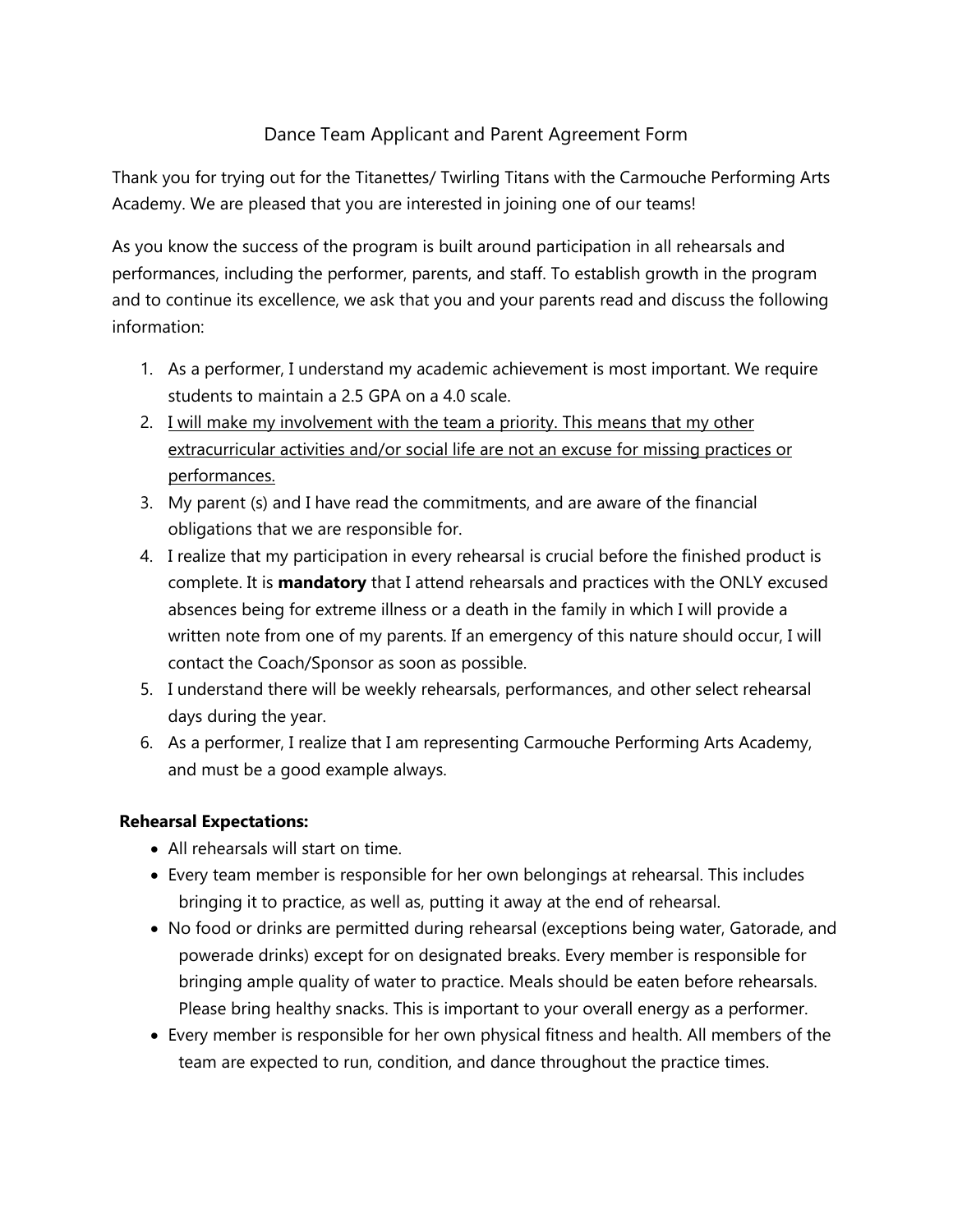- No cell phone use during practice times. Please be courteous to each team member and turn your cell phone off.
- Respect for the Coach, Sponsor, Captains, and other members of the team is a must. There will be no talking back to an instructor or captain in the event of a correction.

Parent's Signature

I have read the guidelines, eligibility rules, and rehearsal expectations. I understand the requirements for participation in the CPAA and the performing team. I understand the time and dedication that it takes to be involved in such an organization and intend to devote the time necessary to make the team a success. **I understand the importance of making CPAA a priority in my life.**

I understand my financial obligations to the team's coach/choreographer. **I understand further that failure to uphold the financial obligations, including monthly fee, can result in a being dismissed from the team.** I understand that attendance at summer camp and practice is mandatory. I am also aware that all clothing, shoes, and accessories that I order must be paid in full before I receive them. I cannot perform with the team until I do so. As a parent, I understand I am responsible for the items I have ordered even if my daughter does not remain on the team. I also understand that upon making the team I will continue paying all required monies to the coach and sponsor in a timely manner.

Parent's signature indicates agreement with the above items and gives permission for the child to try out for the Titanettes/ Twirling Titans Team with the Carmouche Performing Arts Academy. The student's signature indicates that the student has read the policies and understands what is expected from all teammates.

| Member's Name       | Grade for 2017-2018 |
|---------------------|---------------------|
|                     |                     |
| Member's signature_ | Date                |

As a parent of a performer, I understand that a performing organization of this nature has many great opportunities, and I will support my child in every way in her efforts to be a vital performing member of the CPAA. I will also give my time and support to make the performing team as successful as possible.

| Parent's/Guardian's Name |  |
|--------------------------|--|
|                          |  |

| Parent/Guardian Signature |  |
|---------------------------|--|
|---------------------------|--|

 $Date$   $\Box$